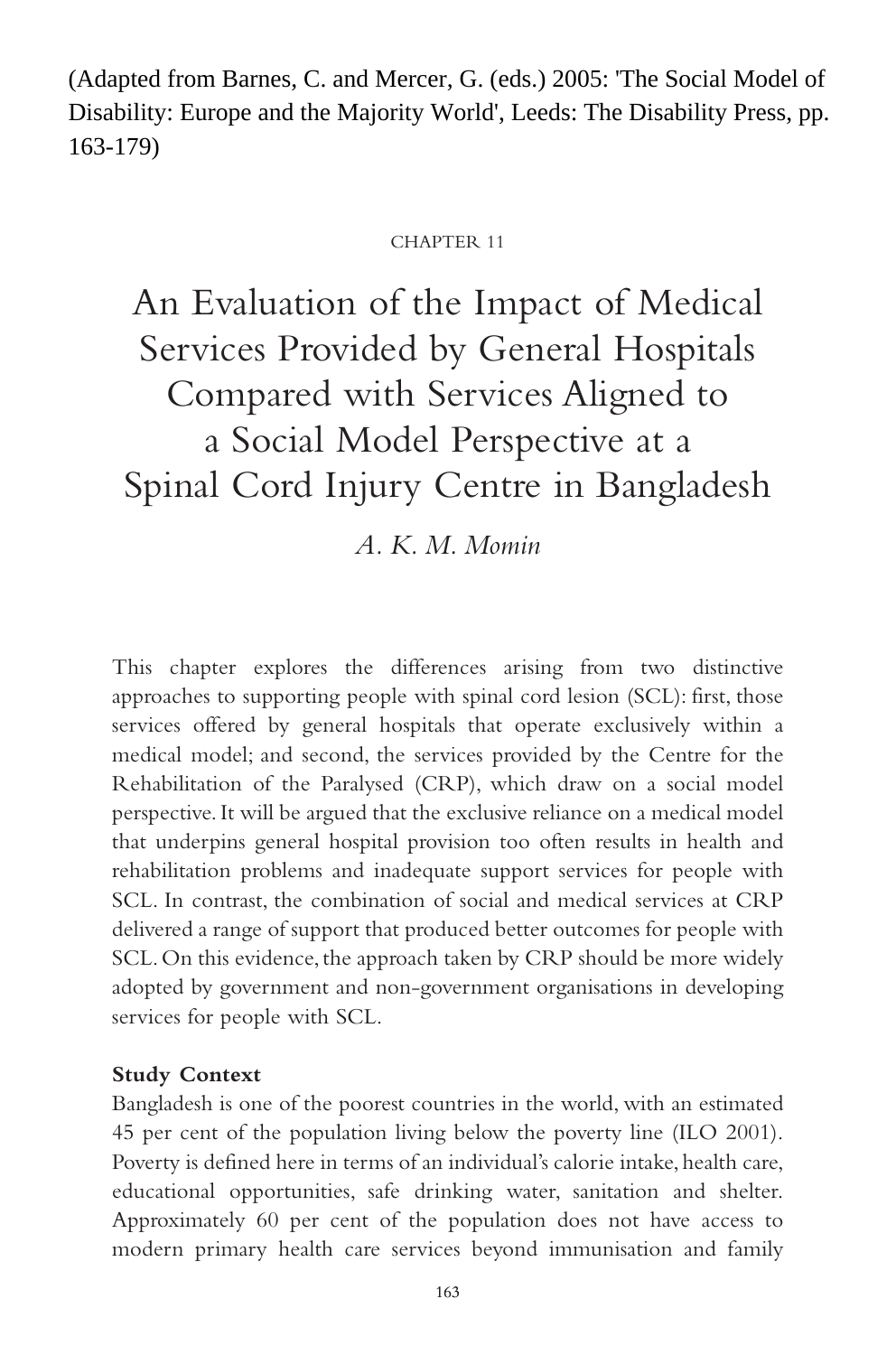planning (Abedin 1997, 2000), while only 25 per cent of pregnant women receive antenatal care, and a mere 14 per cent of births are attended by someone with formal training (World Bank 1999). Furthermore, only 44 per cent of the population uses a sanitary method of sewage disposal (BBS 1997).The life expectancy at birth is 60 years (BBS 2001a). However, sons are often preferred to daughters (Rahman and Davanzo 1993) and as a result, female children may be discriminated against in terms of the provision of food (Chen et al. 1981 cited in World Bank 1999) and medical and health care (Hossain and Glass 1988). Overall, 65 per cent of the adult population in Bangladesh is illiterate, but this figure rises to 78 per cent among females (World Bank 1993). The per capita income is US \$386 (Abedin 2000). Agriculture generates about one-third of the Gross Domestic Product (GDP), and provides employment for over 60 per cent of the labour force (NFOWD 1999).

In Bangladesh there is no specialist government hospital for the treatment and rehabilitation of people with SCL. Instead, there is a single non-government organisation (NGO), CRP, which has been working in this field for the last 25 years. Without a comprehensive government programme, the vast majority of people with SCL have not received any services and little attention has been given to how they cope in their respective communities.The incidence of people with SCL in Bangladesh has been estimated as six persons per million (Hoque 2002), although this is not a comprehensive study as many people with SCL do not survive after their injury, or do not (or cannot) access medical care.The World Health Organization (WHO) (1997) has suggested a much higher figure, between 20-40 persons per million, although it has been estimated that in Sri Lanka the equivalent rate is as high as 66.7 persons per million (Motivation 1999).

# **Conceptualising disability**

The government of Bangladesh regards 'disability', including people with SCL, as solely a medical problem. In contrast, many people with SCL feel their condition is a curse from God because of their misdeeds, feelings that are reinforced by the negative attitudes of society towards disabled people (Momin 2003). This means that when people with SCL return to their communities they are not able to participate in everyday activities due to social and environmental barriers, ranging from overt discrimination to the lack of physical access in their locality.

Unlike some other 'low resource' countries Bangladesh has been slow to adopt a rights-based approach to providing services for disabled people.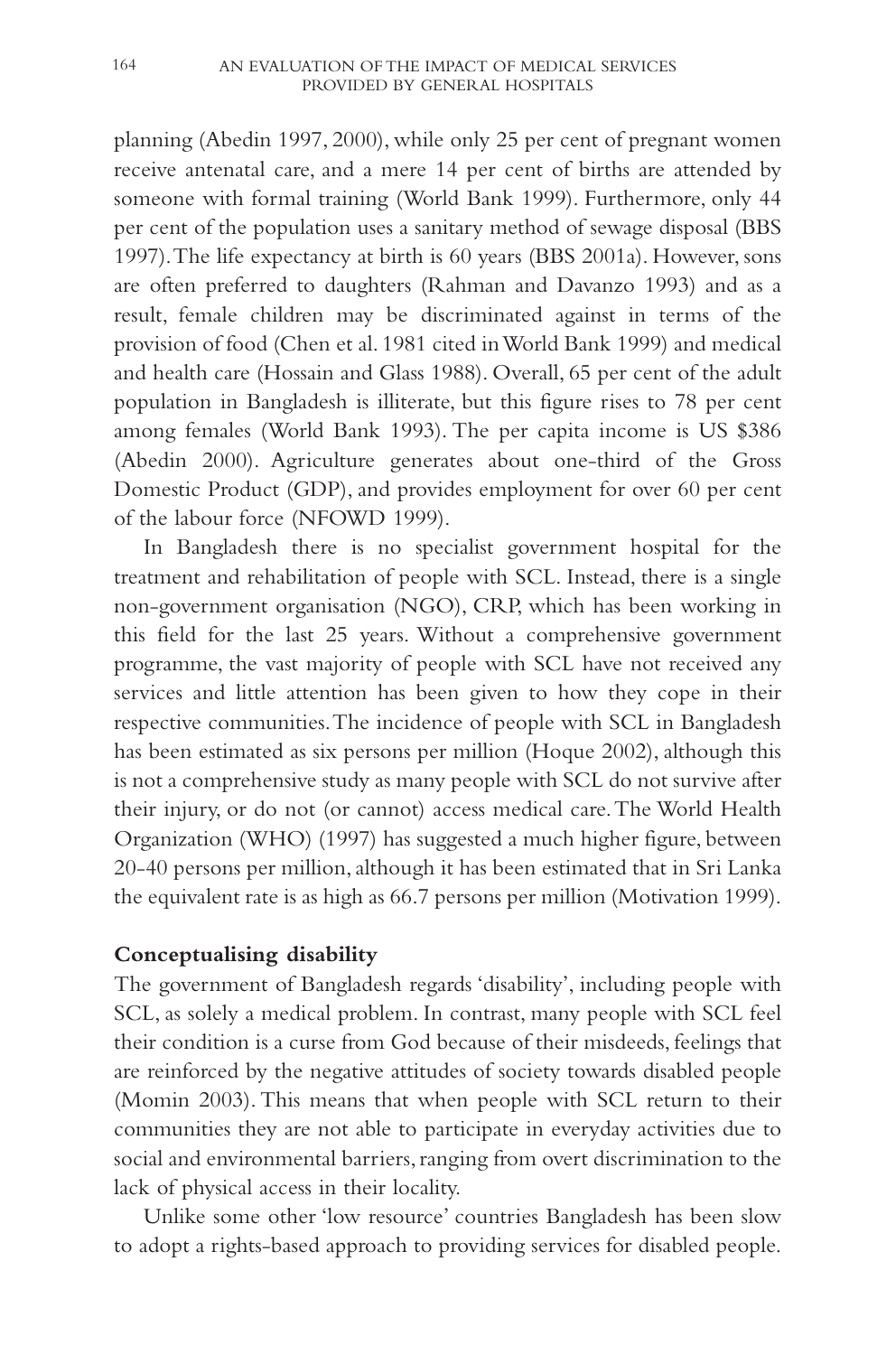There has been a widespread lack of community awareness of disability issues, although as a result of the United Nations (UN) initiative, the Bangladeshi government has begun to rethink its approach. It has agreed to implement the United Nations' *22 Standard Rules on Equalisation of Opportunities for Persons with Disabilities* (UN 1993) and incorporated these within a national policy for the welfare of disabled people. However, there has been little action to advance the integration of people with SCL into community life. One of the reasons for this failure is the continuing perception that disability can only be tackled by medical and allied treatment services. Hence the importance of exploring a social model approach which highlights the attitudinal, institutional, and environmental discrimination against disabled people.

Though there are many issues surrounding the application of a social model approach in a non-western country (Stone 1999), it is useful to remember that the social model is an holistic approach that focuses on the entire disability experience. While it may be possible to distinguish between medical and social issues in the well-resourced countries of Europe and North America, it is not so easy in poor countries like Bangladesh where medical and rehabilitation services are extremely scarce. Again, a social model approach does not reject the significance of appropriate medical and rehabilitative interventions (Oliver 2004). Indeed, their denial is a political and human rights issue (Hurst 2001;WHO 2001). Hence, the value of a social model analysis of the support available to people with SCL in poor countries like Bangladesh.

# **Services for people with SCL in Bangladesh**

Both specialised spinal cord lesion centres and general hospitals in Bangladesh provide services for people with SCL, although the level of medical care, rehabilitation and support services is generally regarded as inadequate and below the standards of similar services in India (Sinha 2000). Many people after sustaining a spinal injury are not immediately diagnosed or are mis-diagnosed,and a person acquiring a spinal cord injury will often be kept at home and seek support from a traditional healer. As a result, many people with SCL experience medical complications such as urine infections and bedsores.

As their condition deteriorates some are taken to *upazilla* or district hospitals.Those who are taken to the nearest *upazilla* health complex (a 31-50 bed government hospital staffed by, on average, eight qualified physicians) or to a nearby clinic, typically find that these institutions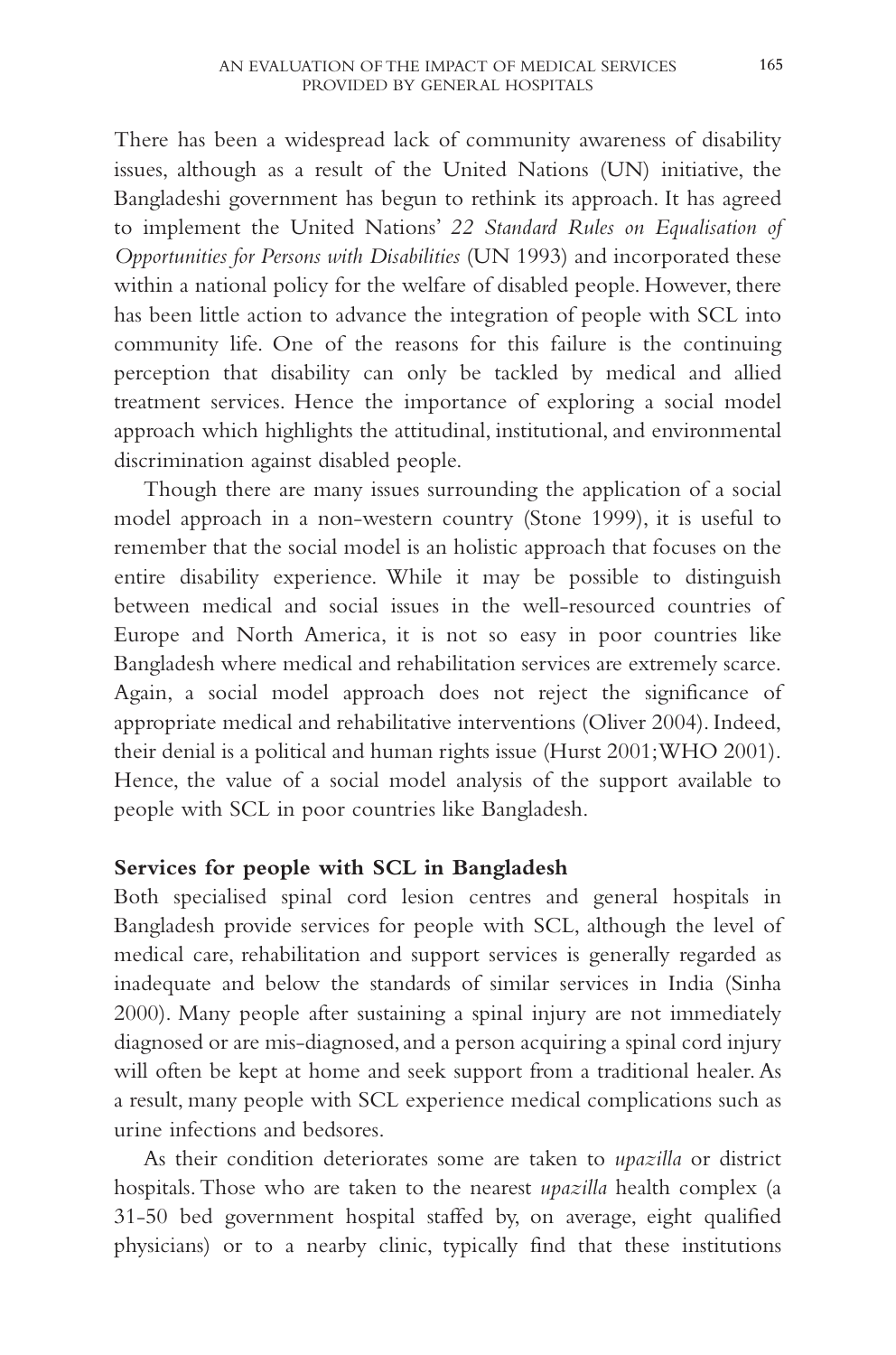provide them with little more than an initial assessment and basic treatment. Indeed, it may already be too late to save their lives. In other cases, the receiving hospital will refer the patient to a specialised hospital or medical college hospital or to CRP for further treatment (although there are no specialised government hospitals for the treatment and rehabilitation of people with SCL). However, transfer to a general hospital is dependent on the availability of beds and appropriate medical expertise in dealing with SCL. Given the widespread shortage of specialist skills at general hospitals, once their medical condition is stabilised, people with SCL are usually discharged even though therapeutic and support services in the community are inadequate.

Almost all people with SCL return to their own homes after being discharged, with only a few staying in specialist homes or rehabilitation centres for a short time. CRP receives 88 per cent of its users either as referrals from general hospitals,or when patients themselves decide to leave hospital in search of better care (CRP 2002). No matter what the source of the referral, many SCL patients experience severe pressure sores and other major complications. A significant number of those who do not receive specialist care die within two years, while most of those who do survive are dependent on their families for their personal care.

There is no standardised system of service provision in general hospitals in Bangladesh for people with SCL. Data collected as part of my study showed that on average people stay at these hospitals for 8 weeks after injury and then go back to their communities.Although hospital providers often declare an intention to 'cure' their patients, very few receive any treatment from therapists during their hospitalisation. Nor is there provision for any dialogue between patients and service providers. Therefore, when people with SCL are discharged from general hospitals, there is little or no follow-up treatment or advice, despite its obvious importance to their well-being.In comparison,India has significantly more hospital facilities for people with spinal cord injuries that include an established protocol of treatment (acute care) and rehabilitation (physical, emotional, social and economic) through to discharge into the community (Sinha 2000; Momin 2003).

In Bangladesh, general hospitals and clinics offer very little in the way of health education training programmes for people with SCL or their family members. The majority of people with SCL do not receive any mobility aids, even when such aids are essential.Very few are involved in self-care activities, continuing education or employment following their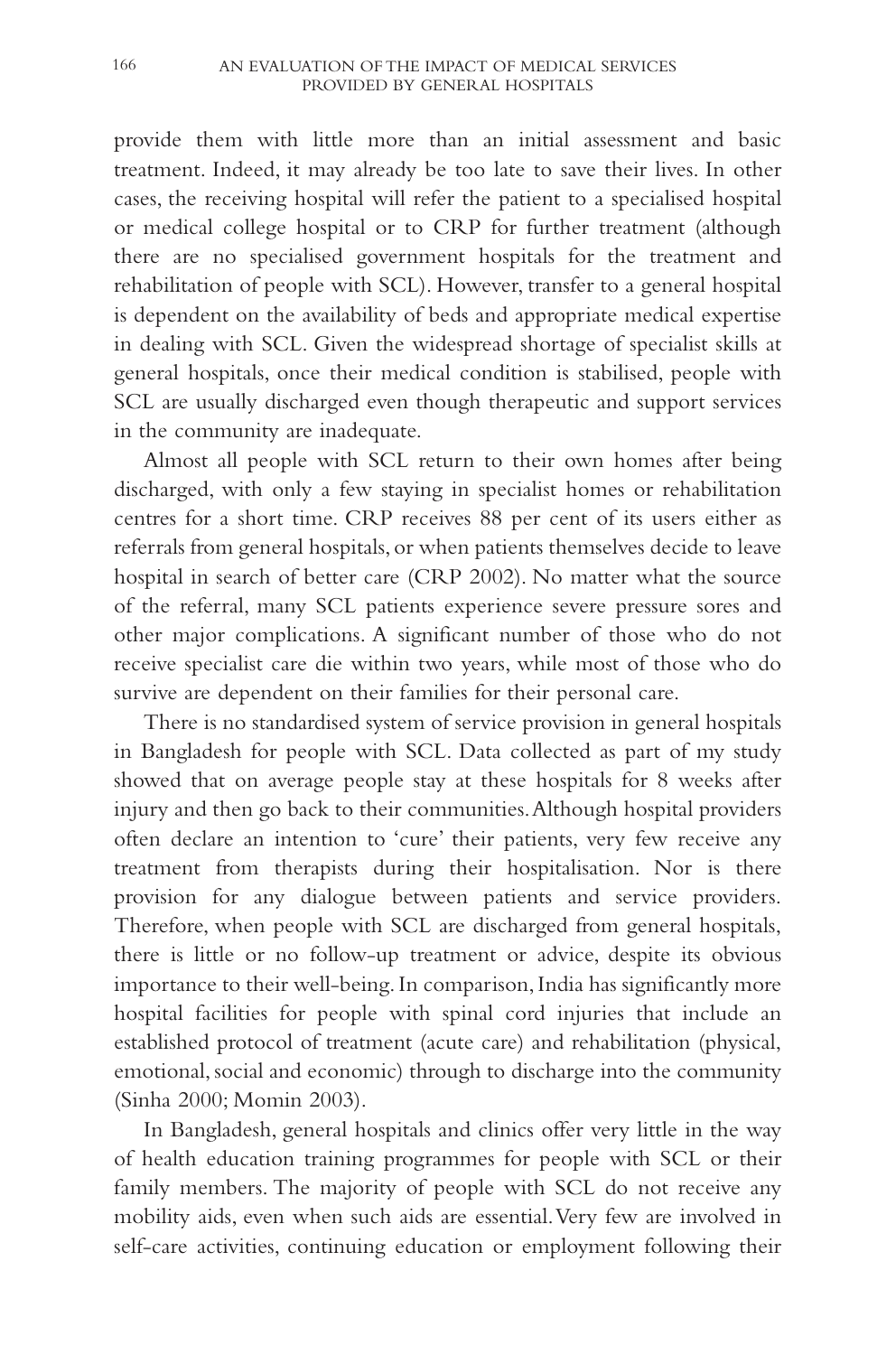hospitalisation.As a result they are often trapped within their homes with only their family to help them. Some hope that they will be 'cured' one day and return to a normal life, but when this does not happen they often lose confidence in themselves, and become fully dependent on their families for survival.This is a too-frequent outcome for ex-general hospital users because no training is provided to help them or their families adjust to their new life situation.

In contrast, CRP has developed a standard and comprehensive system to provide services for people with SCL, based on its existing resources. It has made a vital contribution to the rehabilitation of paralysed people, and the quality and importance of its work is widely recognised both in Bangladesh and elsewhere in South Asia. CRP has developed an approach that provides treatment and rehabilitation to the 'whole' person. It also campaigns for preventive measures and the avoidance of SCL through meetings, seminars, the electronic media and feature films.

Figure 1 summarises this process. In general, a person with SCL stays on average 16 weeks in the hospital under the care of a multidisciplinary team. During this time comprehensive medical intervention and physical rehabilitation support is provided. Once the medical condition is stabilised, attention is directed to the care of the skin, the bladder and the bowels, and the prevention of complications such as pressure sores, urinary infections and muscle contractions. This is done through the delivery of health education training to users and their carers/family members. Half-hourly turning and lifting takes place to prevent pressure sores, and intermittent catheterisation and bladder washouts are conducted as required.

At the same time the physical and social rehabilitation process is provided through the involvement of physiotherapists, occupational therapists and social workers. Health education and activities for daily living training are provided by ex-users who are mainly wheelchair users. Mobility aids are distributed along with instruction on their use and maintenance. If required, training of carers or family members also takes place. 'Active rehab' courses are provided to users to develop their selfconfidence in the use of the wheelchair, within and outside the home environment. In addition, users are encouraged to share their ideas with the service providers (doctors, nurses, therapists and social workers).

The next stage is to refer users to a halfway house, where they usually stay for four to eight weeks while undertaking vocational training. The halfway house is modelled on a traditional Bangladeshi 'bari' (house). Its purpose is to build confidence in the person with SCL and their family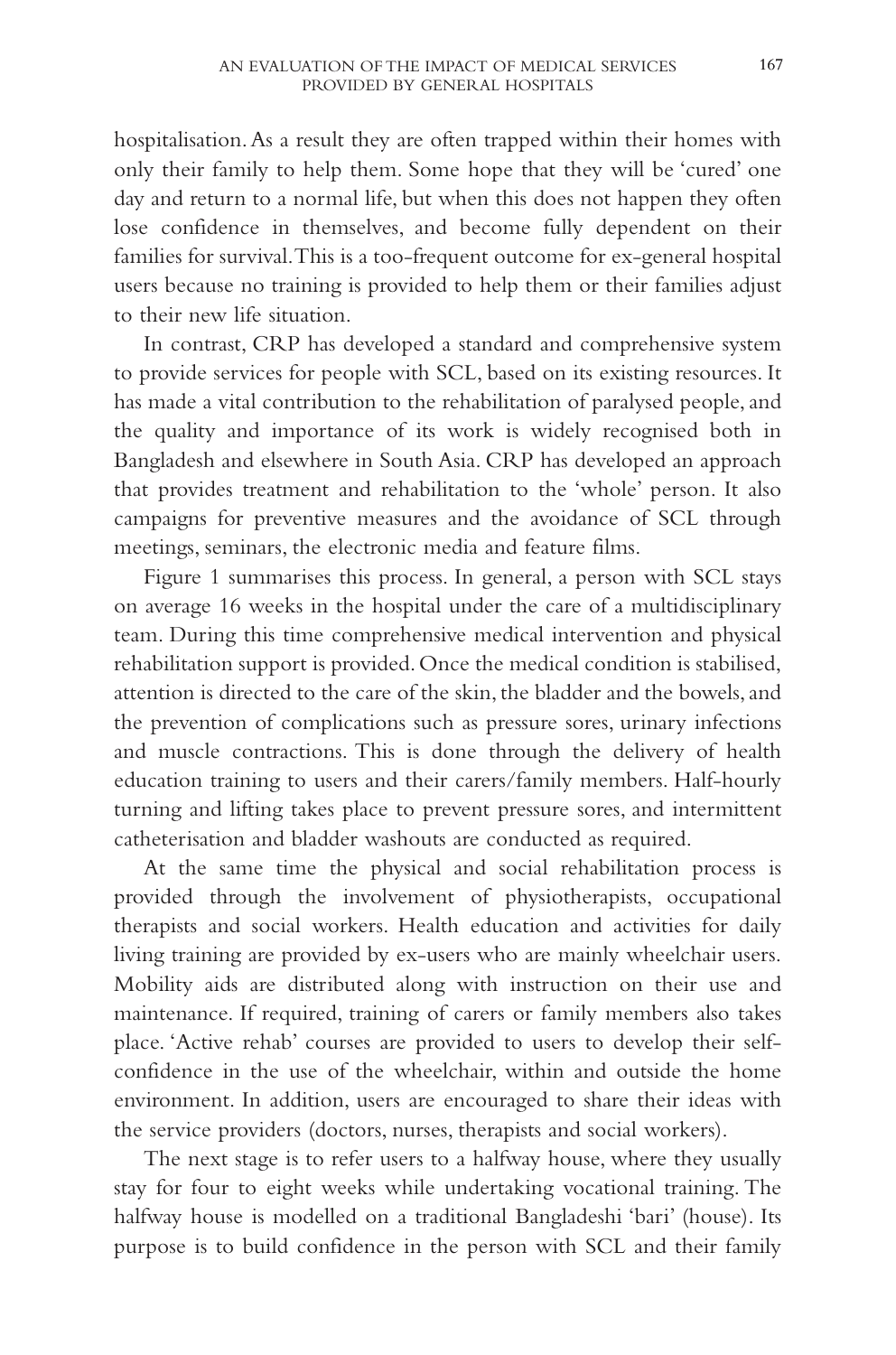# **Figure 1: CRP service provision**



Key: \* Occupational Therapy; \*\* *Upazilla Action Group*, a forum for disabled people promoting community based rehabilitation

Source: Adapted from Finkelstein (1989: 8).

members so that when they return home they can manage themselves without support from professionals.There is no electricity supply and oil lamps are used for lighting the room, and no water supply so that a hand tube-well is used to provide water. In addition, there is no gas supply and firewood is used for cooking.There is a small vegetable plot, flower garden, and a small poultry/goat house. Users are responsible, on a rotational basis,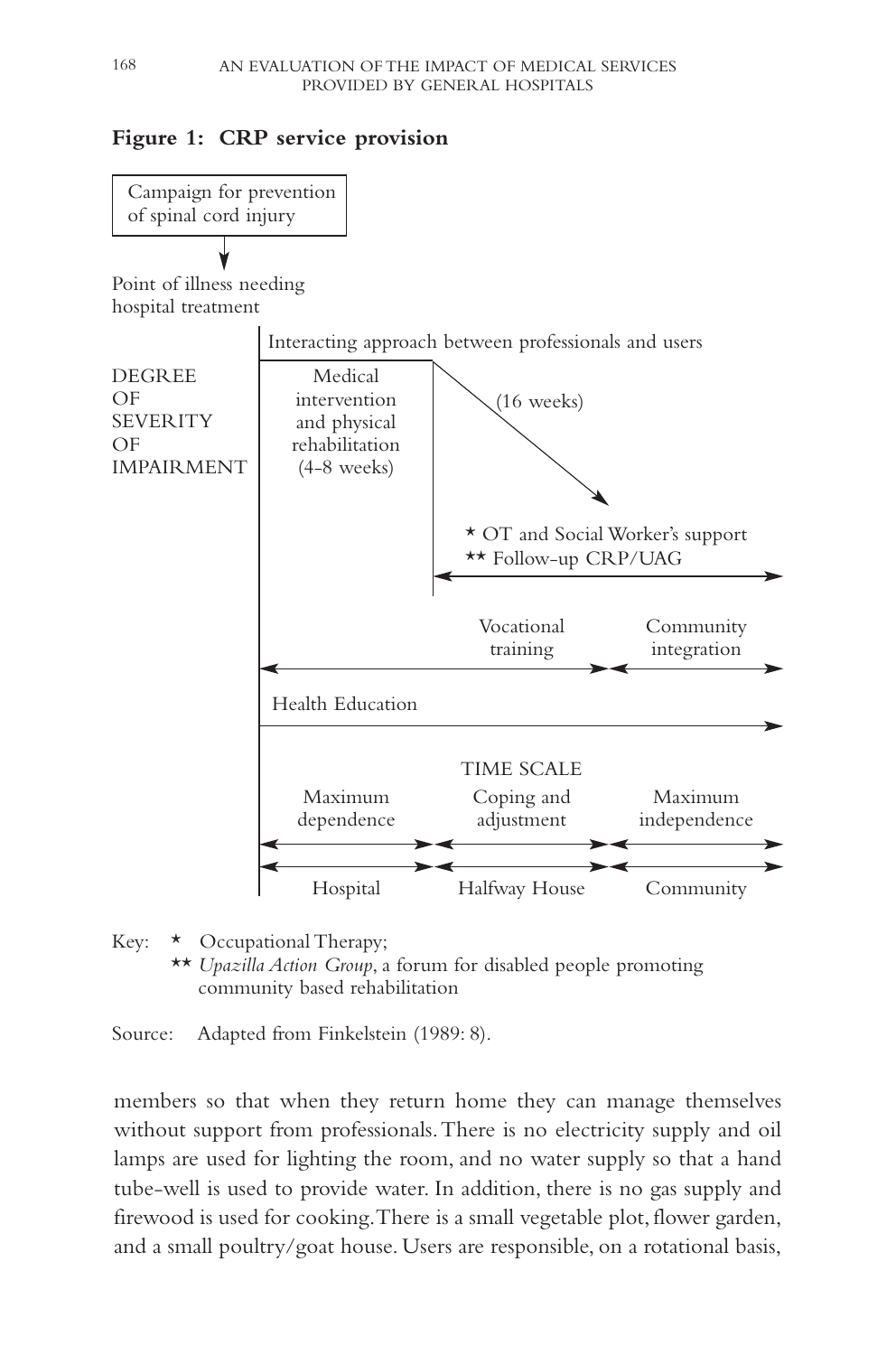for undertaking important activities such as cooking and looking after the poultry.

Family members are encouraged to accompany people with SCL during their stay at the halfway house to familiarise them with the new environmental demands.All the facilities are accessible to wheelchair users who are encouraged to look after themselves and carry out their own activities of daily living. No personal assistance or nursing care is provided; instead,a member of the user's family is encouraged to give support.CRP's role is to facilitate a level of 'independent living' for users with the support of their family. If the individual is a tetraplegic, then a family member is supported to provide care, often by an ex-service wheelchair user. Furthermore, occupational therapy is available to the user when required. When people with SCL are in the halfway house, a CRP social worker visits their home to advise family members if any adaptations or modifications are required and to see if any professional advice is needed about what to do once the person with SCL returns.At the same time staff from the social welfare department discuss their plans for becoming selfreliant including, if required, specific work training.

After leaving the halfway house, people with SCL go back to their own communities. A social worker or a Community Based Rehabilitation (CBR) worker carries out a follow-up visit to a user's home to check if any physical, social, emotional or economic support is required in the community.The users will often be supported by members of the Upazilla Action Group Committee, so they are briefed about its functions and forms of assistance while they are at the Centre. Once back in the community, they are given an opportunity to share their experience with people with similar impairments, while CRP social workers or CBR workers make home visits to support them. The whole approach is designed to facilitate people with SCL in achieving a self-supported life.

In accordance with CRP's positive discrimination policy, women are given higher priority than men during service provision. In this way an attempt is made to redress the situation whereby women are deprived of available services by the traditional domination of males in Bangladeshi society. CRP aims to offer the fullest support to people with SC in order to assist their reintegration into community life.

#### **Research study**

The research findings reported here are based on fieldwork conducted as part of a PhD project undertaken by the author. The project adopted a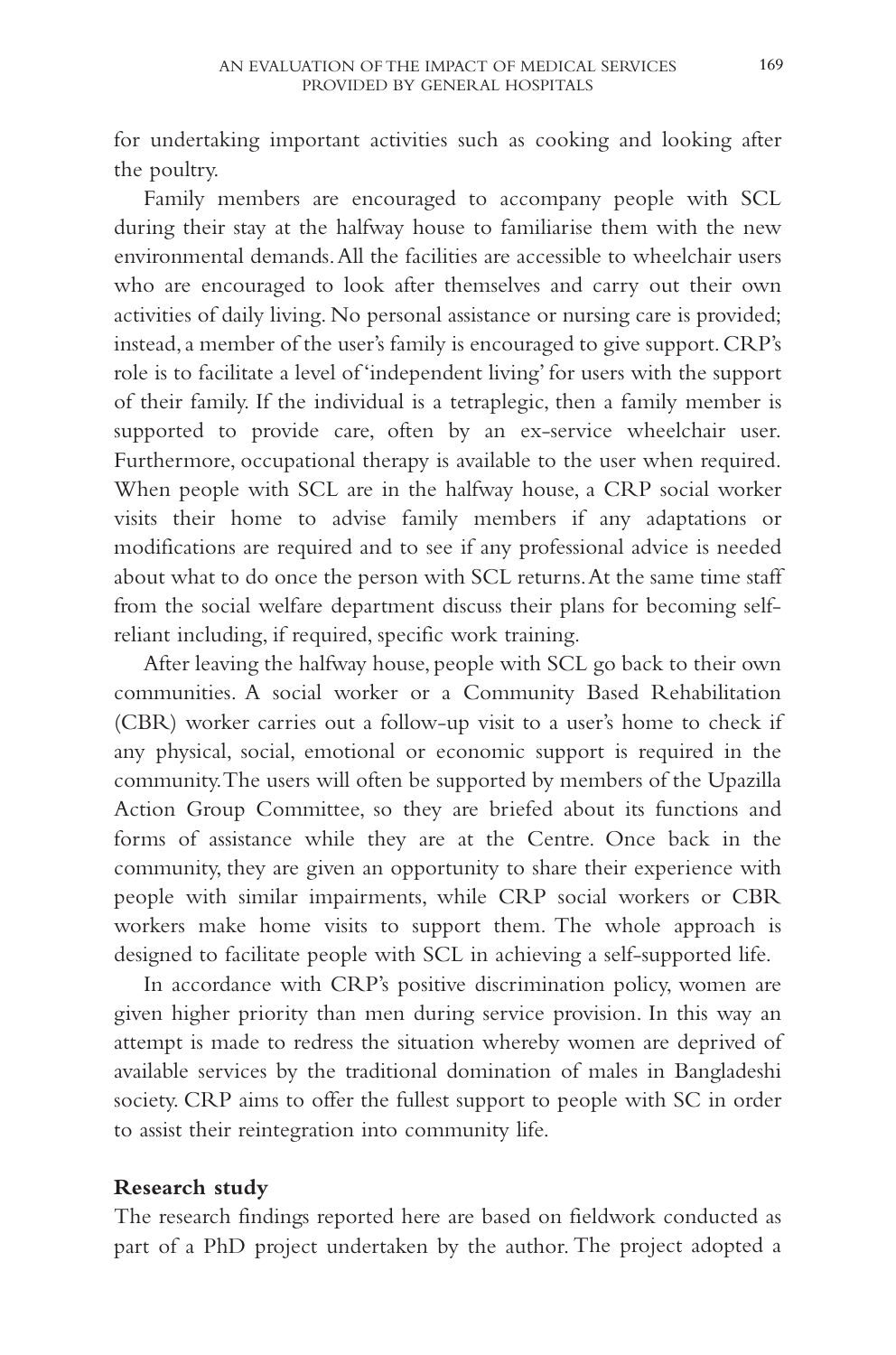participatory approach based on the philosophy of emancipatory research (Oliver 1992; Barnes and Mercer 1997). People with spinal cord lesion played a key role in the research design, and it was considered vital that their views should be presented as accurately as possible.

In total, 64 individuals were recruited for face-to-face, semi-structured interviews. Half the sample came from CRP, selected through stratified random sampling, and the other half comprised general hospital patients identified by a process of quota sampling. The participants were aged between 10 and 59 years, and all had received services between 1994 and 1999. Data were analysed using the Statistical Package for the Social Sciences (SPSS). A detailed comparison was made of the views of CRP and general hospital users, and a chi-square test (with a 5 per cent level of significance) undertaken to assess the statistical significance of selected variables. In addition, more qualitative data have been used to present participants' views.All interviewees have been given pseudonyms to ensure their anonymity.

### *Health problems*

Health problems for people with SCL are generated from poor medical treatment, nursing care and therapeutic services, received either at the institutional or community level. Eighteen common secondary problems related to medical services were identified from the review of the literature (e.g. Johnson et al. 1998).The interviews with users confirmed thirteen of these: superficial, deep and infected pressure sores, infections of respiratory tract, urinary tract or wound, bowel complications, regular and/or chronic pain in shoulder or abdomen; painful spasms, depression, relationship problems with partners, families or friends and psychological health.

Chi-square analysis was carried out to determine whether there was a significant difference between the percentage of CRP respondents and other respondents reporting secondary health problems. As illustrated in Table 1, the difference was significant (p<.05) for 11 of the 13 symptoms, with a lower percentage of CRP users reporting secondary problems. It is suggested that the care and service provided by CRP accounts for this pattern. The differences experienced by respondents are illustrated by comments from individual interviews. Thus, Rashida, a woman who received services in a general hospital and was suffering from pressure sores, said: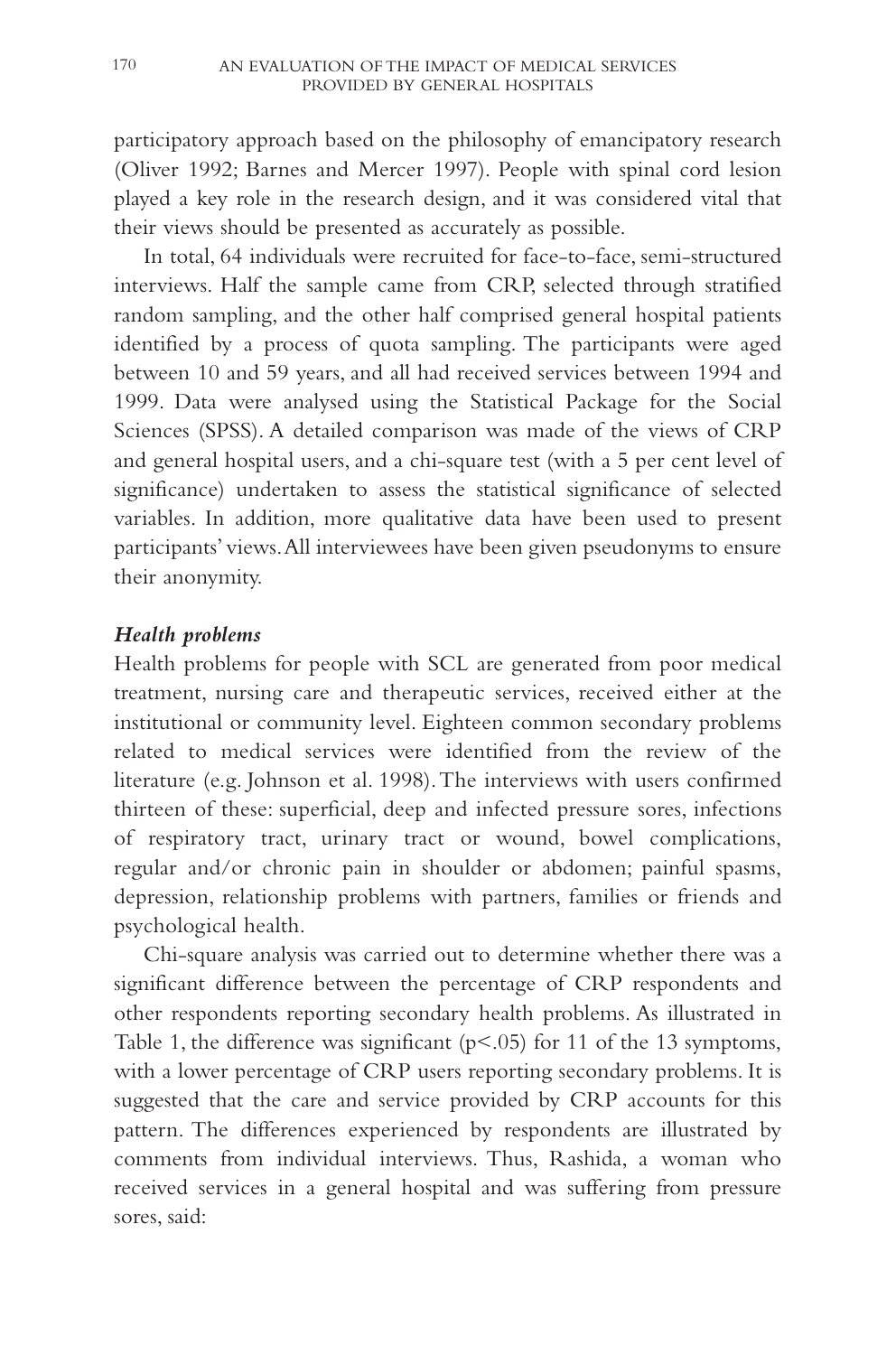I developed my pressure sores at the hospital. No one told me why it happens or what to do about it. When they saw my physical condition was deteriorating they released me, saying it was not worth treating.

Rashida's comments reflect the experiences of the majority of general hospital users (72 per cent) who had developed their pressure sores when in hospital, and had not received advice about their prevention or treatment. Nafiza, a female CRP user who had earlier developed pressure sores at the general hospital, reported that:

When doctors at the general hospital saw that they were unable to manage the 'patients' in their own hospitals during the last stage, when their physical condition became unmanageable, then they referred them to CRP.

| Table 1: Comparison health problems as between CRP users |
|----------------------------------------------------------|
| and general hospital users                               |

| Health problem                            | Percentage reporting      |                     |                                    |                                    |
|-------------------------------------------|---------------------------|---------------------|------------------------------------|------------------------------------|
|                                           | <b>CRP</b>                | General<br>hospital | Total                              | <b>Statistical</b><br>Significance |
|                                           | $\frac{0}{0}$<br>(Number) | $\frac{0}{0}$       | $\frac{0}{0}$<br>(Number) (Number) |                                    |
| Superficial pressure sores                | 16(05)                    | 59 (19)             | 38 (24)                            | p < .000                           |
| Deep pressure sores                       | 19 (06)                   | 50(16)              | 34 (22)                            | p < .008                           |
| Infected pressure sores                   | 03(01)                    | 44 (14)             | 23(15)                             | p < .000                           |
| Respiratory tract infection               | 16(05)                    | 47(15)              | 31(20)                             | p<.007                             |
| Urinary tract infection                   | 13 (04)                   | 63 (20)             | 38 (24)                            | p < .000                           |
| Bowel complications                       | 16(05)                    | 44 (14)             | 30(19)                             | p < .000                           |
| Regular shoulder pain                     | 47 (15)                   | 69 (22)             | 58 (37)                            | p<.076                             |
| Regular abdominal pain                    | 09(03)                    | 53 (17)             | 31(20)                             | p < .000                           |
| Wound infection                           | 03(01)                    | 44 (14)             | 23(15)                             | p < .000                           |
| Painful spasm                             | 44 (14)                   | 59 (19)             | 53 (34)                            | p < 211                            |
| Depression                                | 22 (07)                   | 59 (19)             | 41 (26)                            | p < .002                           |
| Relationship with partner                 | 09(03)                    | 28 (09)             | 19 (12)                            | p < 0.014                          |
| Relationship problems with family/friends | 16(05)                    | 38 (12)             | 27(17)                             | p < .048                           |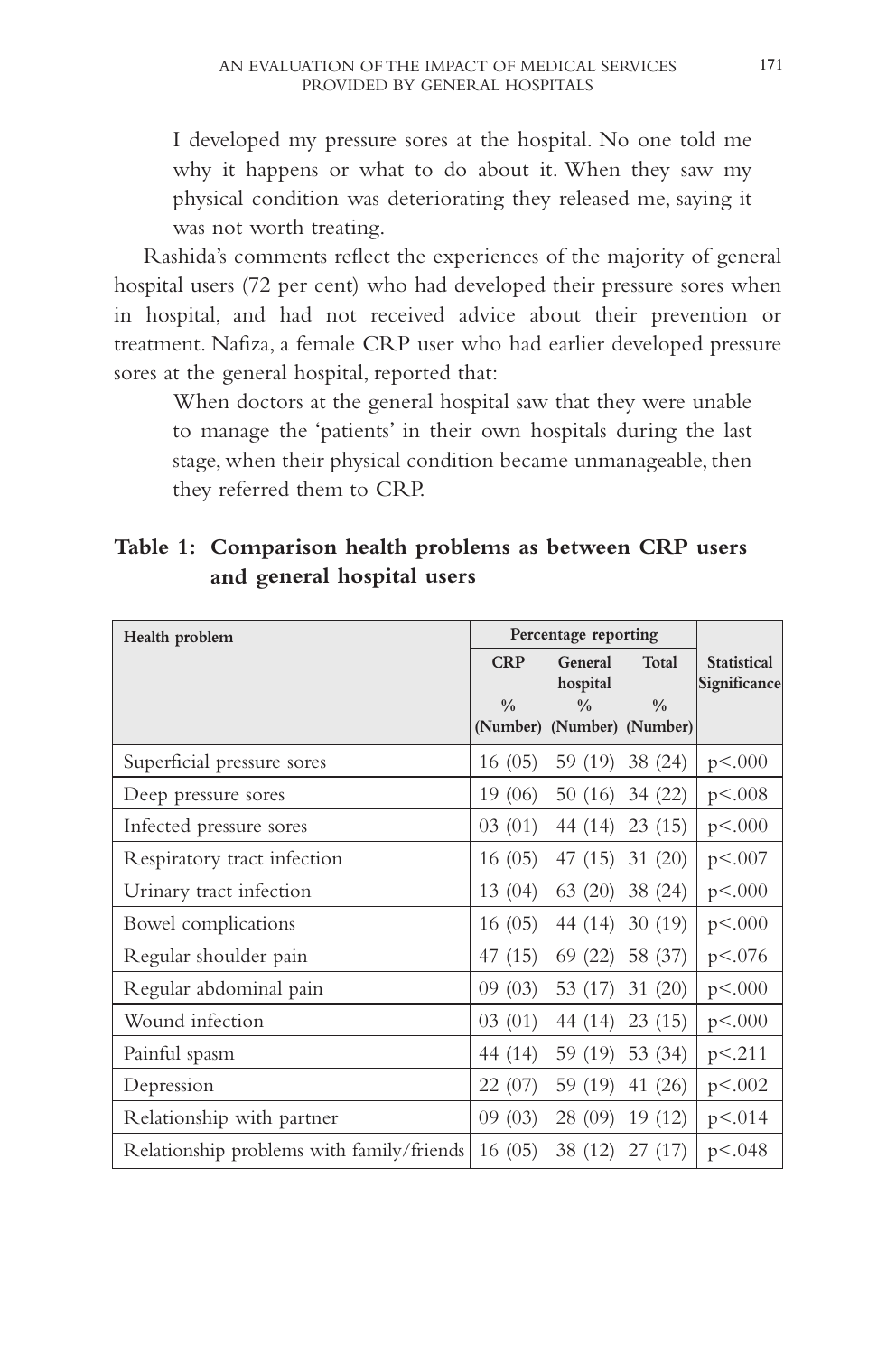This reflects the experience of 88 per cent of CRP users who were initially admitted to general hospitals. Moreover, there was a statistically significant relationship reported between 'severity of injury' and reports of 'superficial pressure sores' (p<.000),'deep pressure sores' (p<.001),'infected pressure sores' ( $p$ <.004), 'bowel complications' ( $p$ <.000), 'abdominal pain' ( $p$ <.002) and 'depression' ( $p$ <.005). Although respiratory tract infection itself does not demonstrate a statistical relationship to severity of injury, individuals have a greater chance of contracting respiratory tract infections if their injury prevents them from supporting themselves in a vertical position. As a rule, patients confined to their beds will be more prone to respiratory tract infection, as will those in poor health. There were no significant differences in the experiences of health problems of men and women.

### *Problems relating to rehabilitation services*

Rehabilitation covers three different areas: physical, social and economic. Physical rehabilitation includes health education provided to users and their family members for prevention of further complications from spinal cord injury, such as pressure sores and urine infection. It has been found that of those participants and their family members who had received health education, very few reported health problems after being discharged from the hospital. Social rehabilitation was carried out through home visits to provide support to people with SCL in order to integrate them into family life, social activities, health care and education. Economic rehabilitation was provided through vocational training.When people with SCL are unable to return to their previous occupations, they require new skills to be able to take part in economic activities. CRP provides such rehabilitation, unlike most other SCL treatment centres.

#### *Health education training for users*

Health education training on the nature of SCL and the ways of managing and caring for associated health problems is crucial for people with SCL if they are to be kept fit, self-supportive and independent.

A statistically significant difference separated health education training between CRP users and general hospital users (p<.000). CRP encourages all its users, when they are ready, to join health education training so that they have appropriate basic self-care knowledge before they are discharged. This service is provided at CRP through peer group support with former users taking part in demonstrations and training. Many respondents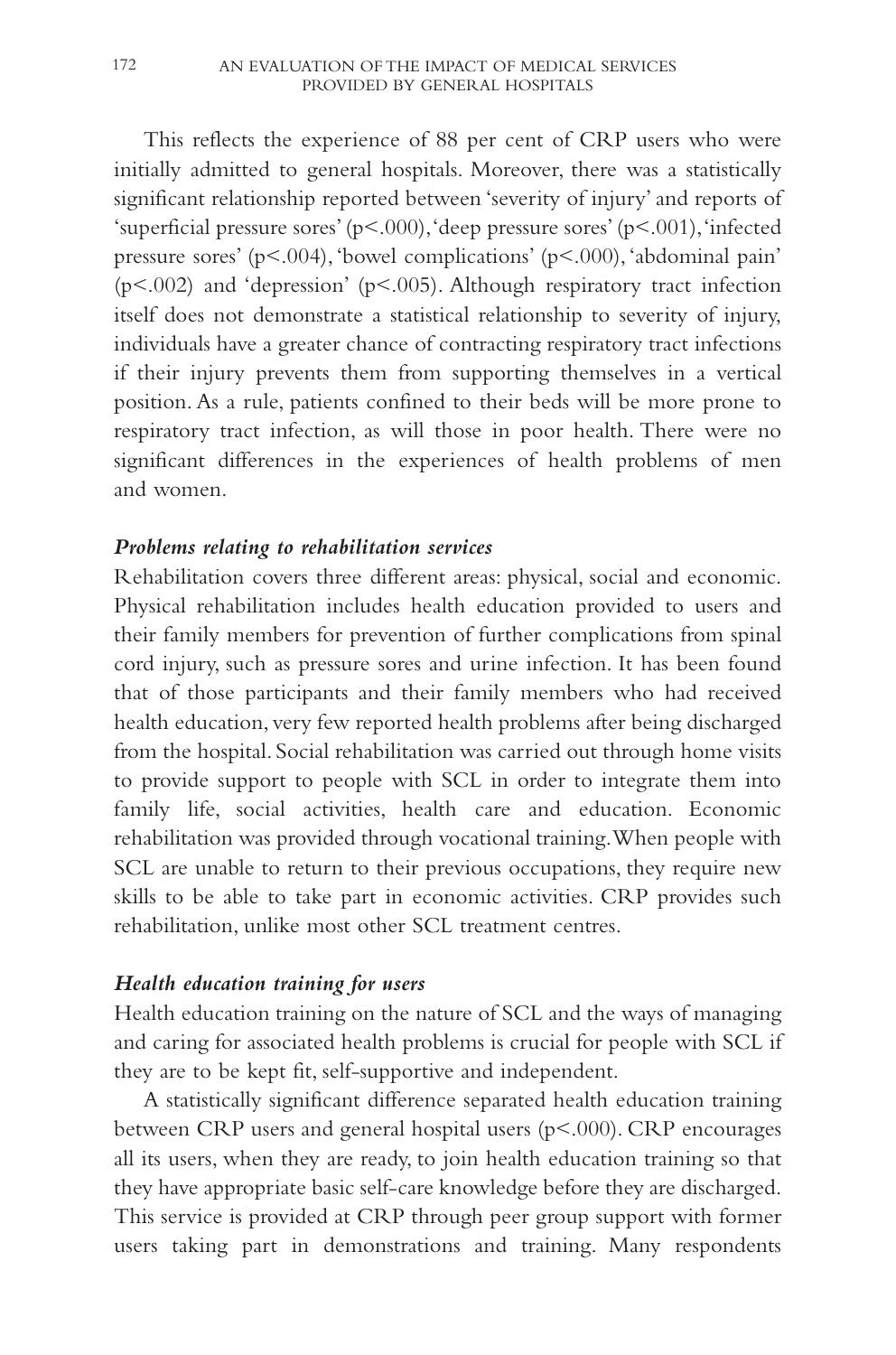commented that they learn most when they can exchange experience with other people with SCL.

The general hospitals offered health education, but only 9 per cent actually received this service. Moreover, the training was partial and dependent on a user's determination to be shown some of the techniques of personal care during their hospital stay. Many general hospital users said they had some idea about self-care but this was mostly restricted to taking medicines and continuing exercise.This proved inadequate in community situations where the majority experienced pressure sores, urinary tract infections and bowel problems. Needless to say, such conditions made it difficult to continue with their everyday lives.

As an illustration, one general hospital user with a severe impairment, Akbar, reported that he had not received any training in bladder control and experienced severe infection:

I have no control of my bladder. I was asked to attend fortnightly checks at the doctor's clinic at …. hospital, which I did for the first few months. I no longer attend and still have persistent leaking of urine.

Akbar's wife complained that she had to take her husband to a doctor's clinic. Neither she nor her husband knew about the use of a catheter.

In contrast, the great majority of participants who received services from CRP said that they were able to control secondary complications such as pressure sores, urine infection and bowel complications. As Rajib, who was severely impaired, noted:

I have no bowel complications when I am regular but otherwise complications arise. I have learned at CRP how to manage my bowel and it is important that I follow CRP's advice to keep me fit.

No association was found between 'health education' and 'severity of injury' or 'gender'. This may be because all CRP users receive health education training.

# *Health education for family members*

Family members of all CRP users were given health education training, unlike family members of general hospital users. Those people who attended CRP sessions were usually women, although males included the husband of a paraplegic user and some fathers and brothers of individuals with SCL. Health education training begins at CRP from the day the patient is transferred to the halfway hostel.There are two health educators, one male and one female, who are ex-patients of CRP and wheelchair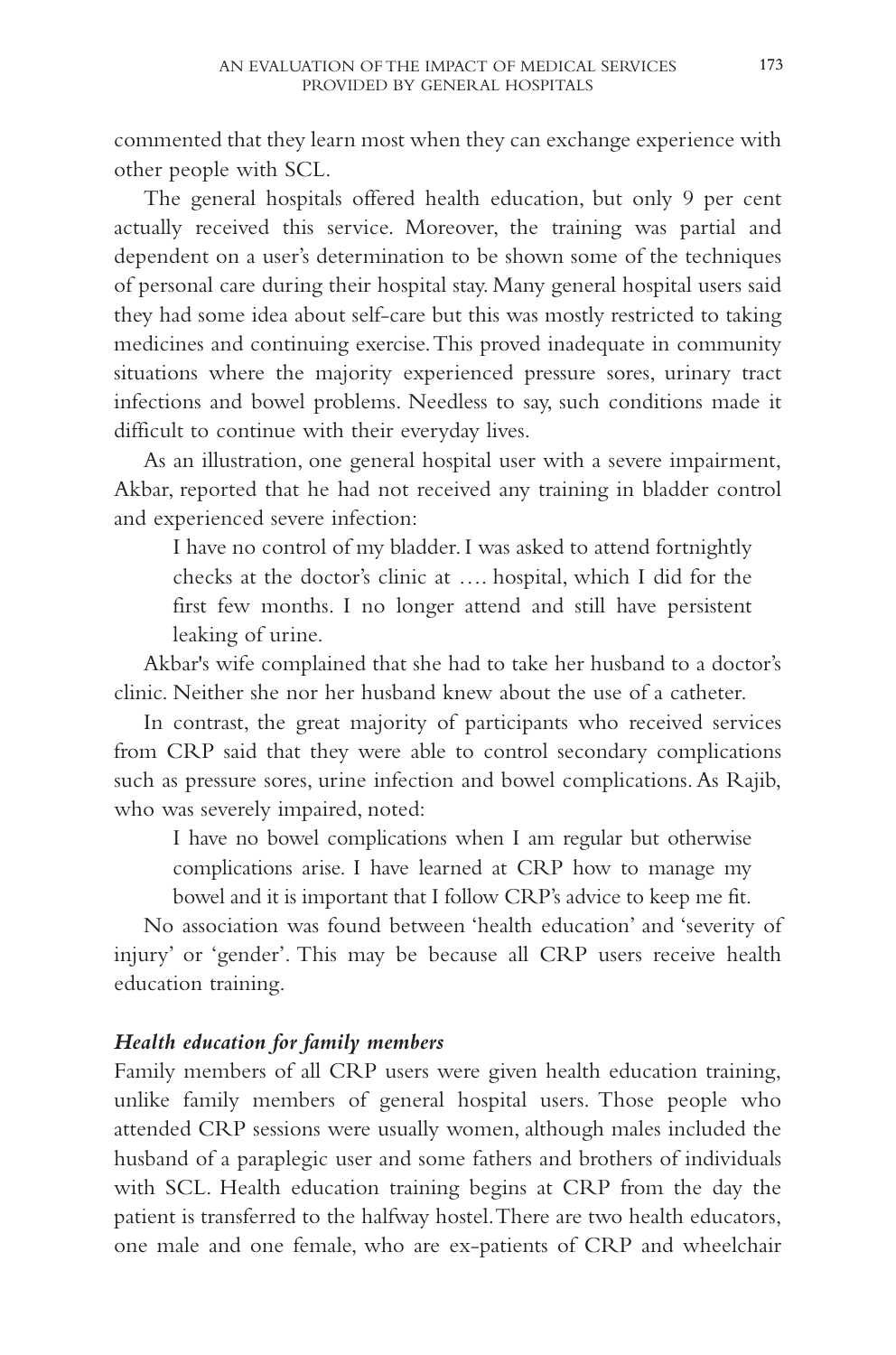users.Their job is to deliver health education so that family members can help prevent medical complications. This training is provided in an informal setting, with practical demonstrations of lifting from the wheelchair to prevent bedsores, dressing of bedsores, use of the toilet and catheter, cleaning catheters, bowel training and the maintenance of technical aids and equipment.

### *Home visits*

Home visits by social workers, rehabilitation workers, therapists and nurses proved to be very effective, especially given the absence of community nursing or other such services. CRP's policy is to visit all users once a year in their homes, and keep in touch with users every four months through a newsletter and a questionnaire to ascertain their physical, social, emotional and economic condition. Subsequent feedback is given by CRP staff, through home visits and associated support, or if necessary by re-admitting users. Conversely, general hospitals do not provide a home visit programme, and their staff do not know how their patients cope once discharged.

Users who are experiencing problems with adjusting to their new life in the community are visited by CRP staff more frequently.The majority of those receiving multiple visits were people with complete tetraplegia and paraplegia. It was felt by CRP users that home visits were successful in empowering those who were socially deprived or emotionally depressed. They have the added function of recognising service users as human beings and worthy of respect and support. No association was found between a home or follow-up visit and gender. Again this may be explained with reference to CRP's equal opportunities policy.

# *Vocational training*

Vocational training offers an option to those who cannot return to their previous jobs with the opportunity to acquire new knowledge and skills. Fifty per cent of CRP users with tetraplegia, and 63 per cent of people with paraplegia received such training. For example, Hafiz, who was severely impaired, said:

When I was in .... hospital I felt that I was powerless and would soon die. Fortunately I was able to go to CRP where I accessed medical and rehabilitation services. As my physical impairment did not allow me to return to my previous occupation I also received vocational training in poultry keeping. I now have 300 ducks and am able to earn enough to maintain my family.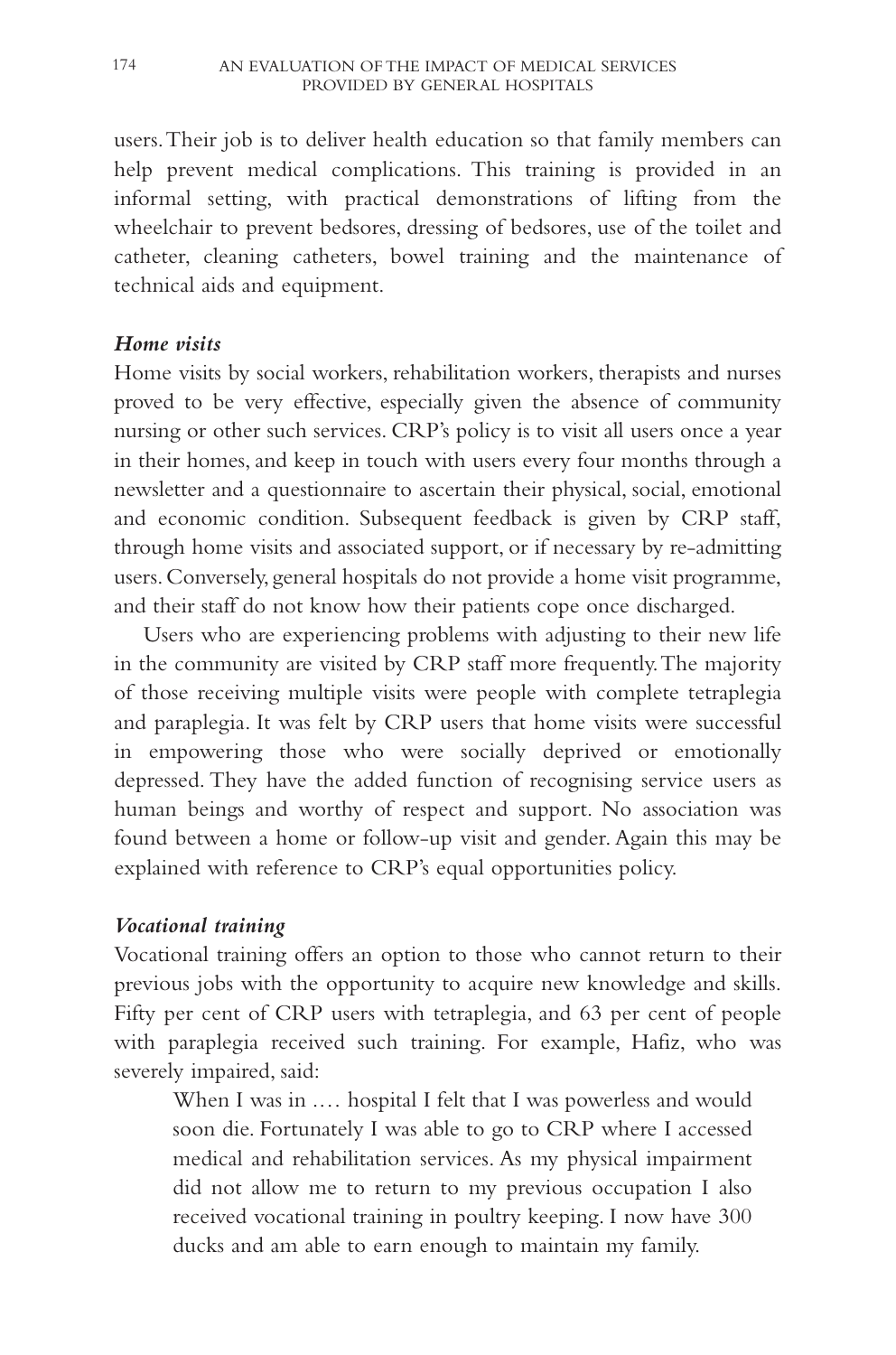Hafiz's experience illustrates the usefulness of vocational training. CRP users who were unable to go back to their previous occupations received vocational training from CRP and as a consequence were able to maintain a self-supported lifestyle. Fifty per cent of CRP users, mostly mildly impaired, both men and women, felt no need for any vocational training, either because they were able to continue their previous occupations or because they found new occupations not requiring any training. Of those receiving vocational training, the great majority had either a severe or moderate impairment.

A few individuals receiving CRP services did not avail themselves of vocational training in the hope that they would be able to continue with their education or previous job, but others felt vocational training could help them to get paid work or run a business. One user commented that CRP should offer tailor-made training so that there would be no uncertainty about work.Another felt that because of his lack of confidence and insecurity about obtaining work, he did not wish to join the vocational training programme. General hospital patients generally regarded medical treatment as the priority, and few received vocational training, although several recognised the significance of becoming more self-reliant. There was no association between 'vocational training' and 'severity of injury' among CRP users, and no relationship between 'vocational training' and 'gender' – perhaps because a higher number of female users of CRP in the sample received vocational training.

#### *Reported problems relating to support services*

In this study, support services include provision of technical aids and appliances. The term aids covers mobility aids such as wheelchairs (fixed or folding, motorised or manual), trollies, crutches and walking frames. No participants had motorised wheelchairs, although CRP users had the choice of a fixed or folding manual wheelchair, whereas some general hospital were only offered a fixed wheelchair. In interview, one CRP user and two general hospital users made occasional use of crutches, but this lasted no more than six months.According to participants, when they left the hospital, doctors/therapists advised them to use crutches because of weakness in the lower limbs but over a period of time the lower limbs strengthened and crutches were discarded. Another three general hospital users reported that although it might have helped their movement, it was not suggested that they use crutches. Mannan, with a mild impairment, commented: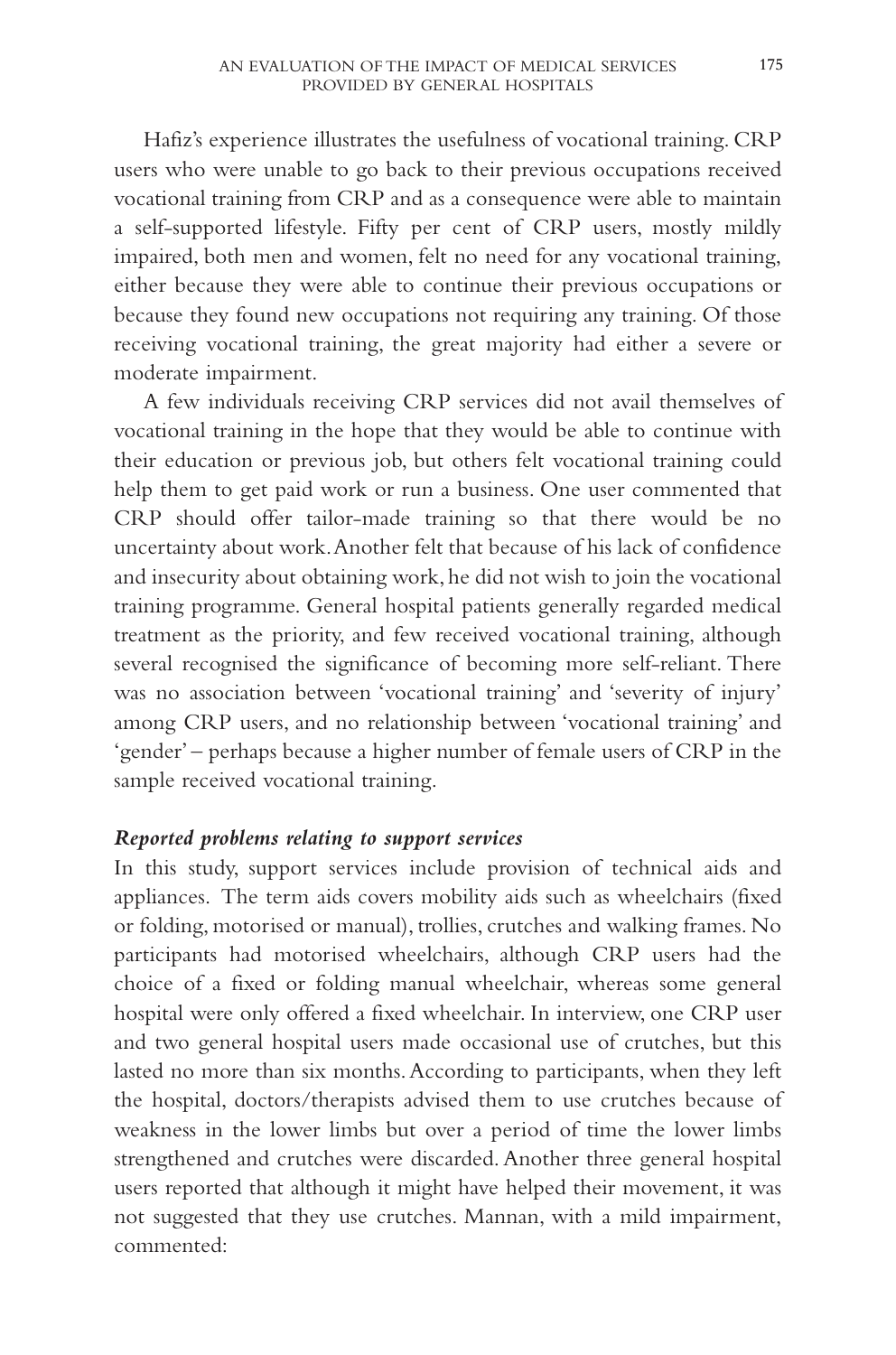I took treatment from various hospitals. No one advised me to use a walking stick or crutches.After I received services at CRP I came to know the benefit of the use of crutches. Prior to that, I was homebound.

**Table 2: Use of mobility aids (CRP and General Hospital users)**

| Mobility aids                          | Service providers                       |                                                  |                                    |
|----------------------------------------|-----------------------------------------|--------------------------------------------------|------------------------------------|
|                                        | <b>CRP</b><br>$\frac{0}{0}$<br>(Number) | General<br>Hospital<br>$\frac{0}{0}$<br>(Number) | Total<br>$\frac{0}{0}$<br>(Number) |
| Don't require mobility aids            | 50(16)                                  | 41 (13)                                          | 45 (29)                            |
| Required but didn't have mobility aids | 06(02)                                  | 53 (17)                                          | 30(19)                             |
| Have mobility aids                     | 44 (14)                                 | 06(02)                                           | 25(16)                             |
| Total                                  | 100(32)                                 | 100(32)                                          | 100(64)                            |

A statistically significant relationship was found between 'service provider' and 'user of mobility aids' (p<. 000), and also between 'severity of injury' and 'use of mobility aids' ( $p \le 0.000$ ) (Table 2). A major weakness of general hospitals was that 50 per cent of people with tetraplegia and 31 per cent of people with paraplegia did not receive any mobility aids, which may be one of the reasons most of them depended on family members to carry them around. Fifty-three per cent of the general hospital users who were not using mobility aids believed that one day they could go back to their normal lives. In addition, their family members were reluctant to procure mobility aids even when they could afford to buy them. In contrast, only 6 percent of CRP users who said they needed them lacked mobility aids. One user's family believed that he would walk again, while another user felt that a wheelchair would make it more difficult to move around inside her house.

There was no statistically significant relationship between the 'user of mobility aids' and 'gender' – again perhaps because of CRP's priority support to female users. With one exception, all who required mobility aids received them. Moreover, CRP provides a free wheelchair to women if they are too poor to purchase one. It also has an on-site workshop that builds mobility aids for users.This is particularly important because there are very few places in Bangladesh where mobility aids are available. 'Appliances' include collars and splints, which directly or indirectly help in personal care. For example, a finger splint may enable someone to grasp a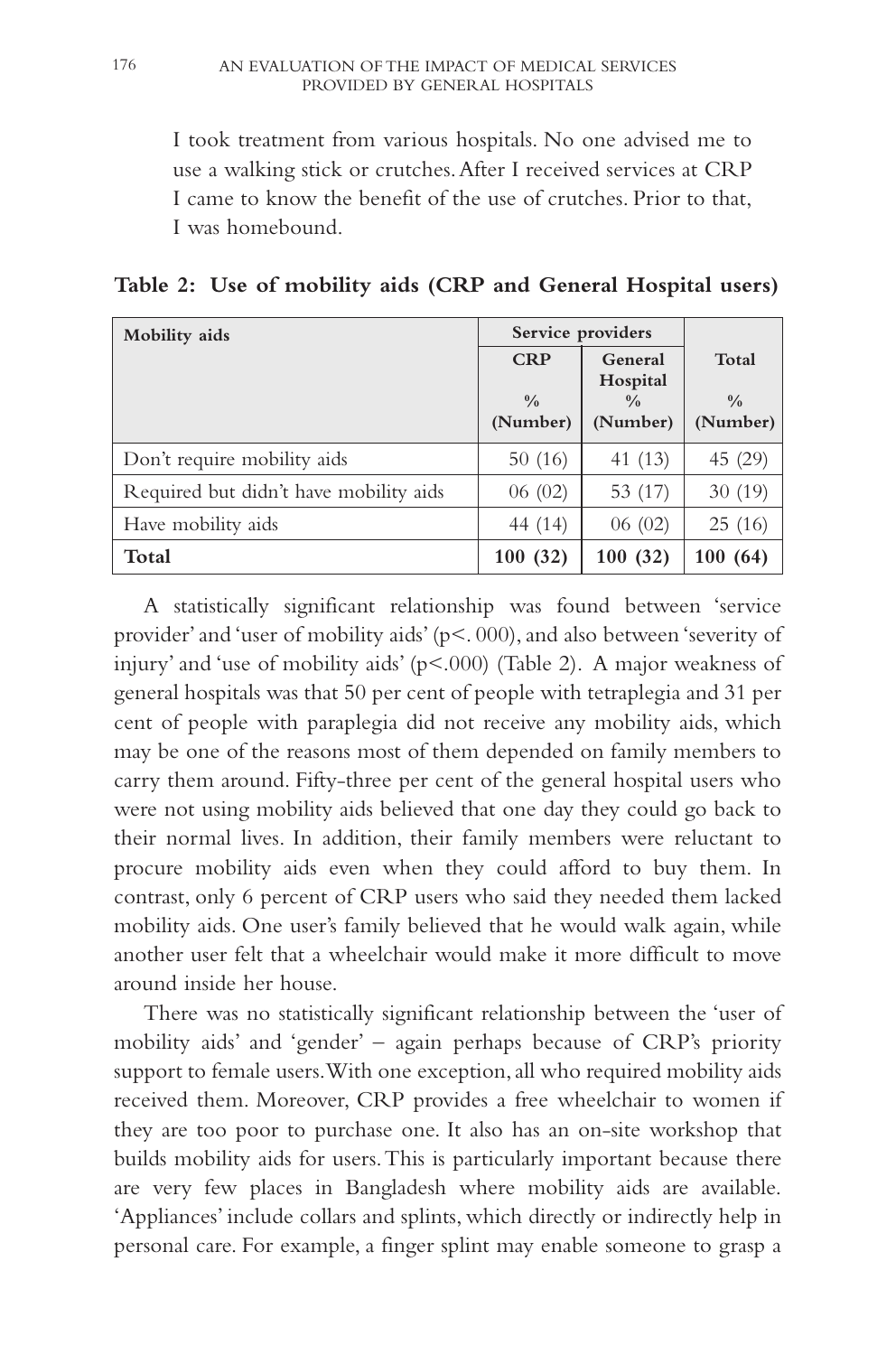pen for writing or typing, and at least six CRP participants were using splints, compared with none in the general hospital group.

### **Conclusion**

The research fieldwork confirms that people with SCL are seldom a priority in Bangladesh.They do not receive adequate medical and support services in government hospitals which remain dominated by a medical approach.Present provision in the government and private sectors does not help people with SCL to survive or to become re-integrated into society. As a result many hospital patients lead an isolated life and experience higher levels of morbidity and a greater likelihood of premature death.

Conversely, the research demonstrates that people who go to CRP have fewer pressure sores, chest infections and less constipation than those who have sought help elsewhere. It also demonstrates that they suffer less pain and depression and experience a satisfactory level of support services, leading to better health. CRP services promote self-reliance rather than dependence on health and social services, with consequential cost savings. Nationwide availability of specialist CRP centres could revolutionise the health care outcomes and quality of life of people with SCL in Bangladesh – as has happened in Sri Lanka (Chappell 2001).

It is therefore recommended that the Government should re-think its exclusive support for medical and support services and establish a spinal unit modelled on CRP in each division of Bangladesh.This would help prevent people with SCL experiencing increasing morbidity and premature death. Greater collaboration between CRP and the general hospitals is necessary for the early transfer of people with SCL to CRP or similar spinal unit centres. It has been observed that those participants referred to CRP at an early stage required less time at the Centre than those admitted at a later stage. Moreover, the majority of clients admitted to CRP were referred from general hospitals with severe pressure sores. In the absence of standard protocols for treatment and rehabilitation of people with SCL they are often given the wrong diagnosis or inappropriate treatment which results in more suffering and may lead to death. Thus, protocols should be formulated to guide service development nationally in order to meet the continuing needs of people with SCL.

The Government has a long way to go to ensure that disabled people have access to high quality medical, rehabilitation and support services and facilities as a basic right, freely available to all people with impairment, regardless of the severity of injury, age, gender, race and sexual orientation.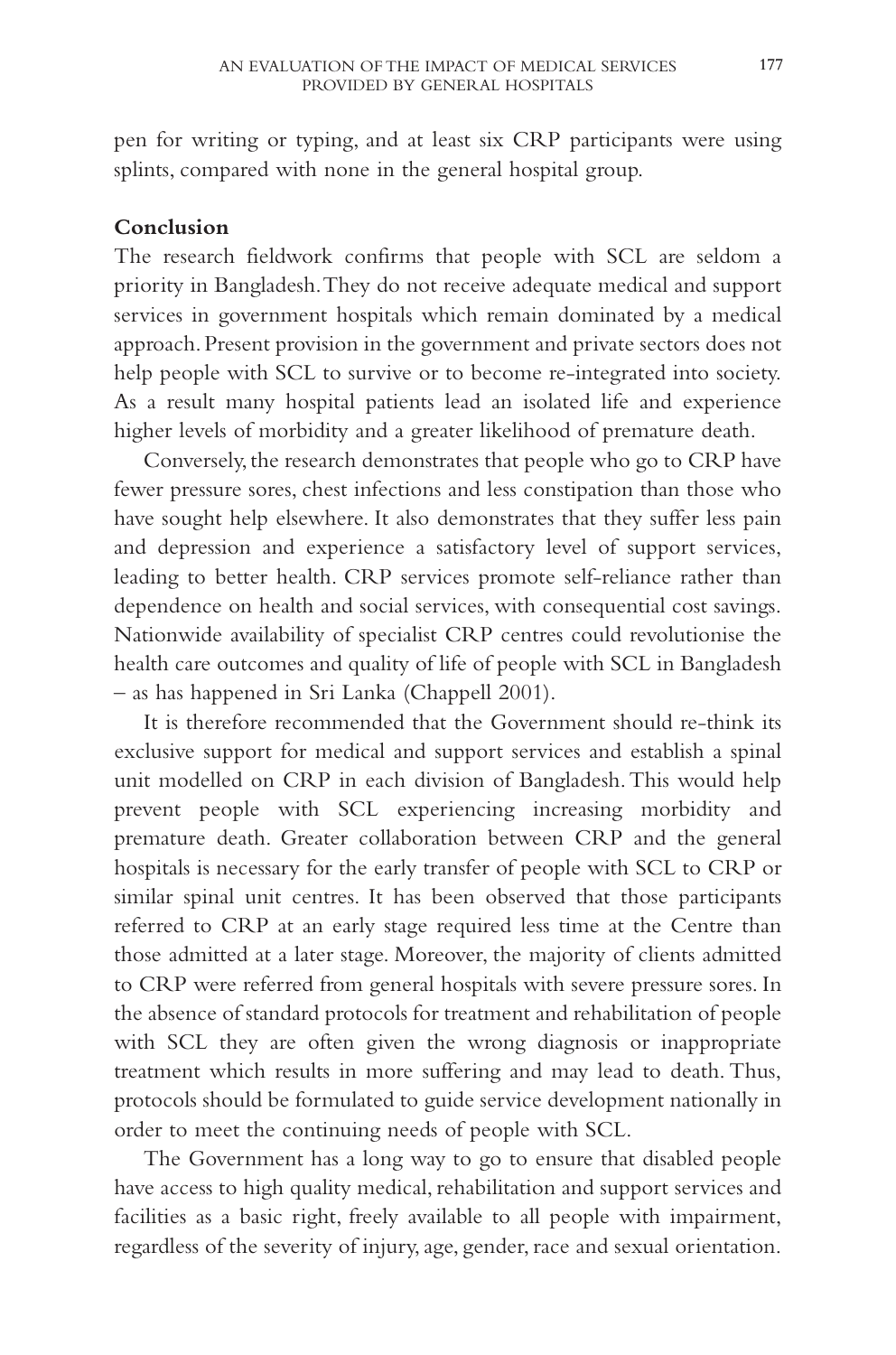# **Bibliography**

- Abedin, M. N. 1997: *Health and Population Sector: An Overview and Vision*. Paper prepared for the Logical Framework Workshop for the Fifth Health and Population Programme (HAPP-5), 23-25 February 1997. Dhaka: Ministry of Health and Family Welfare.
- Abedin, M. N. 2000: Poverty in Disability: The Case in Bangladesh. *The Daily Star*. 24 May.
- Barnes, C. and Mercer, G. (eds) 1997: *Doing Disability Research*. Leeds: The Disability Press.
- BBS 1997: *Progothir Pathey: Achieving the Goals for Children in Bangladesh*. Dhaka: Ministry of Planning, Bangladesh.
- BBS 2001a: *1999 Statistical Year Book of Bangladesh*. Dhaka: Statistics Division, Ministry of Planning, Bangladesh.
- BBS 2001b: *Census Report*. Dhaka: Ministry of Planning, Bangladesh.
- Chappell, P. 2001: *Quality of Life Following Spinal Cord Injury*: *20-40 Year Old Males in Sri Lanka*. MSc Dissertation, Unpublished. Community Disability Studies, Institute of Child Health, University of London.
- CRP 2002: *Towards Equality*. Annual Report 2001-2002. Dhaka: Centre for the Rehabilitation of the Paralysed: Savar, Bangladesh.
- Hoque, M. F. 2002: *Management of Spinal Cord Disorders in Bangladesh*. Second National Physiotherapy Seminar-2002, Evidence Based Practice in Physiotherapy. Dhaka: CRP.
- Hossain, M. M. and Glass, R. 1988: Parental son preference in seeking medical care for children less than five years of age in a rural community in Bangladesh. *American Journal of Public Health*, 78: 1349-1350.
- Hurst, R. 2001:The International Classification of Functioning, Disability and Health, *Disability Tribune*, September, 11-12.
- ILO 2000: Informal sector:Who are they? (Available at: www.ilo.org/public/English/bureau/stat/res/accinj.html) 15.6.2002.
- ILO 2001: *Bangladesh: Country situation* (Available at: www.ilo.org/public/english/employment/skills/informal/who.htm) 15.6.2002
- Johnson, R. L. et al. 1998: Secondary complications following spinal cord injury in a population based sample. *Spinal Cord*, 36: 45-50.
- Momin,A. K. M. 2003: *The levels of integration of people with spinal cord lesion in Bangladesh*, PhD Thesis, Unpublished. School of Sociology and Social Policy, University of Leeds.
- Motivation. 1999: National Plan for Spinal Cord Injury Rehabilitation in Sri Lanka. *Concept Paper*, Unpublished.